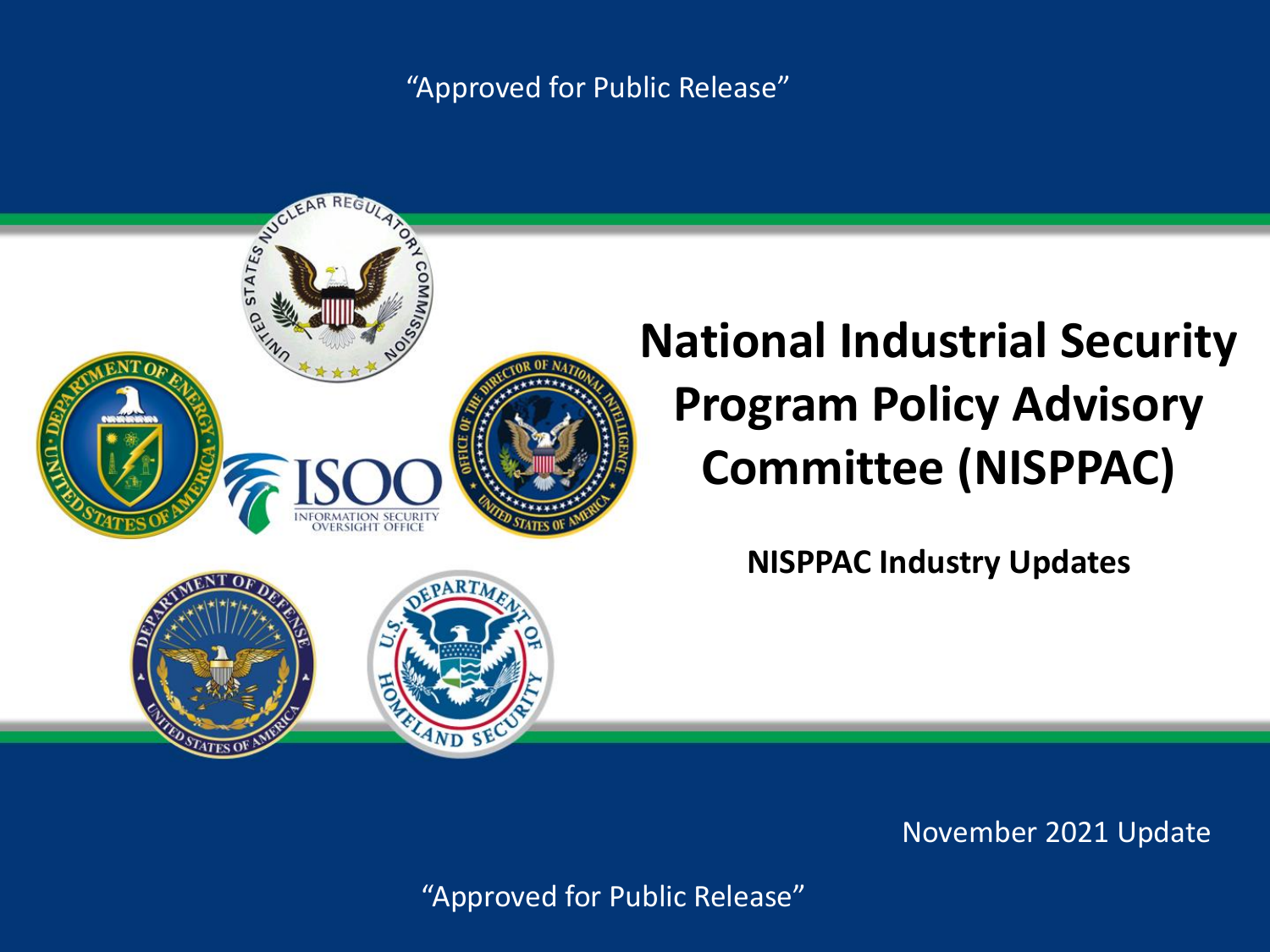# **Industry's Role on the NISPPAC**



✓Advise the Chair of the Committee (ISOO, Director) on all NISP policies, including recommending changes ✓Serves as a forum to discuss policy issues in dispute.

➢Comprised of 16 government and 8 industry members

- ➢Two new industry members elected annually
- ➢Nominations by current industry NISPPAC & MOU members
- ➢Meets publicly at least twice a year
- ➢Creates Working Groups covering several NISP topic areas
- ➢Industry members represent ALL NISP companies (Small, Medium, Large, FFRDC/UARC, etc.) and not their own selfinterest or company interest
- ➢Industry members are skilled in NISP Functions

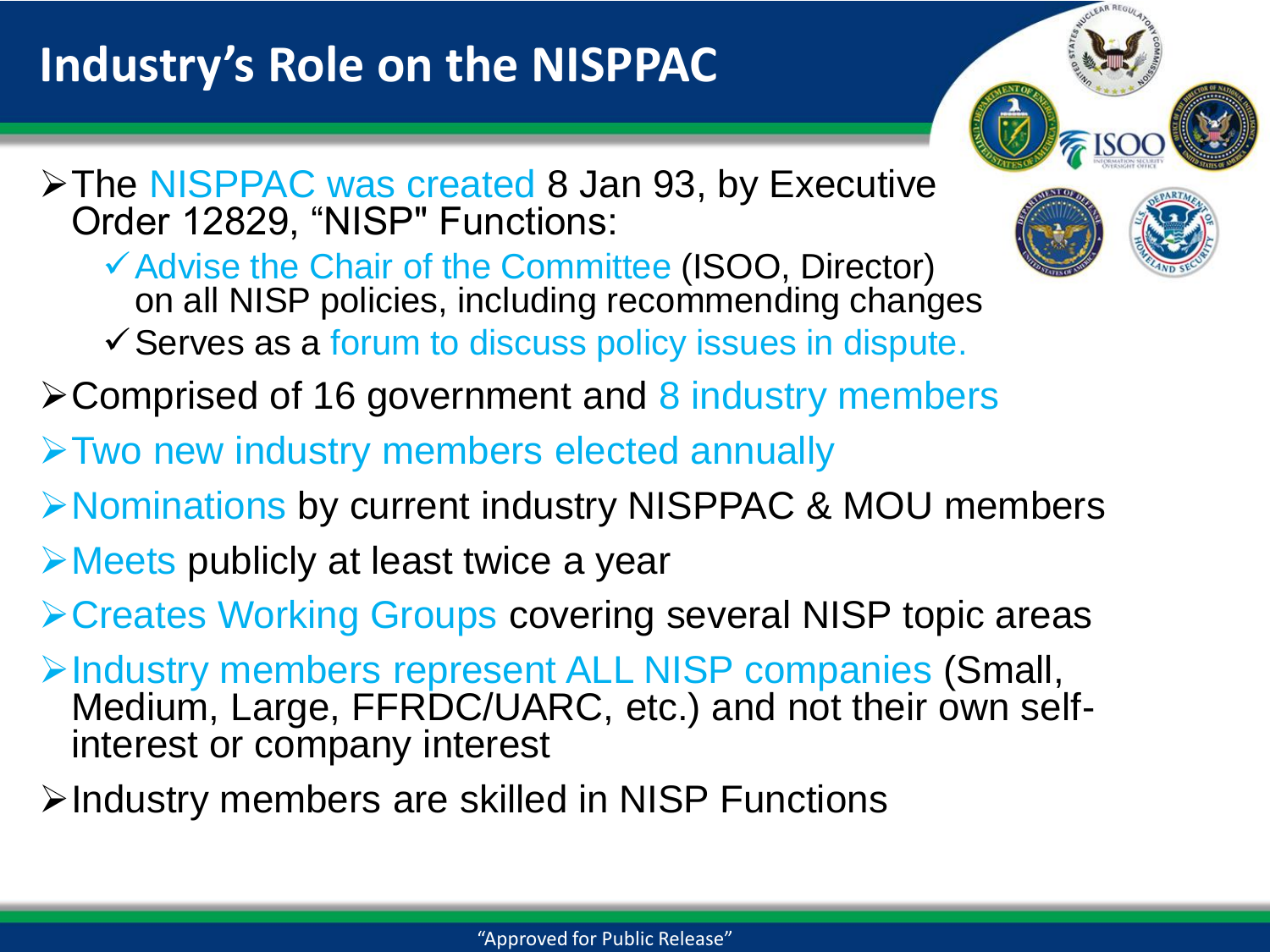## **Who We Are**

| SAUCLEAN REGUL<br>್ಯ<br>٥<br>NAISSIMM<br>६ |  |
|--------------------------------------------|--|
| $\sqrt{2}$ ISC<br>INFORMATION MCURITY      |  |

|                       | <b>INDUSTRY</b>         |                  |
|-----------------------|-------------------------|------------------|
| <b>Heather Sims,</b>  | L3Harris                | <b>Kai Hanso</b> |
| Spokesperson          |                         | Jonathan         |
| <b>Aprille Abbott</b> | <b>MITRE</b>            | <b>Joe Kraus</b> |
| <b>Rosie Borrero</b>  | <b>SASSI</b>            |                  |
| <b>Derek Jones</b>    | <b>MIT Lincoln Labs</b> | Jordan Ba        |
| <b>Dave Tender</b>    | <b>ASRC Federal</b>     | <b>Kathy Phe</b> |
| <b>Greg Sadler</b>    | <b>GDIT</b>             | <b>Pending E</b> |
| <b>Tracy Durkin</b>   | Mantech                 | <b>Lynn Burn</b> |
| <b>Cheryl Stone</b>   | <b>RAND Corp</b>        |                  |
|                       |                         | $M: L = L$       |

| <b>INDUSTRY MOU</b>      |              |  |
|--------------------------|--------------|--|
| <b>Kai Hanson</b>        | AIA          |  |
| <b>Jonathan Fitz-Enz</b> | ASIS         |  |
| <b>Joe Kraus</b>         | <b>CSSWG</b> |  |
| <b>Jordan Baxter</b>     | FFRDC/UARC   |  |
| <b>Kathy Pherson</b>     | INSA         |  |
| <b>Pending Elections</b> | <b>ISWG</b>  |  |
| <b>Lynn Burns</b>        | <b>NCMS</b>  |  |
| <b>Michelle Sutphin</b>  | <b>NDIA</b>  |  |
| <b>Marc Ryan</b>         | <b>PSC</b>   |  |



For the most up to date member listing, refer to archieves.gov/isoo.oversight-groups/nisppac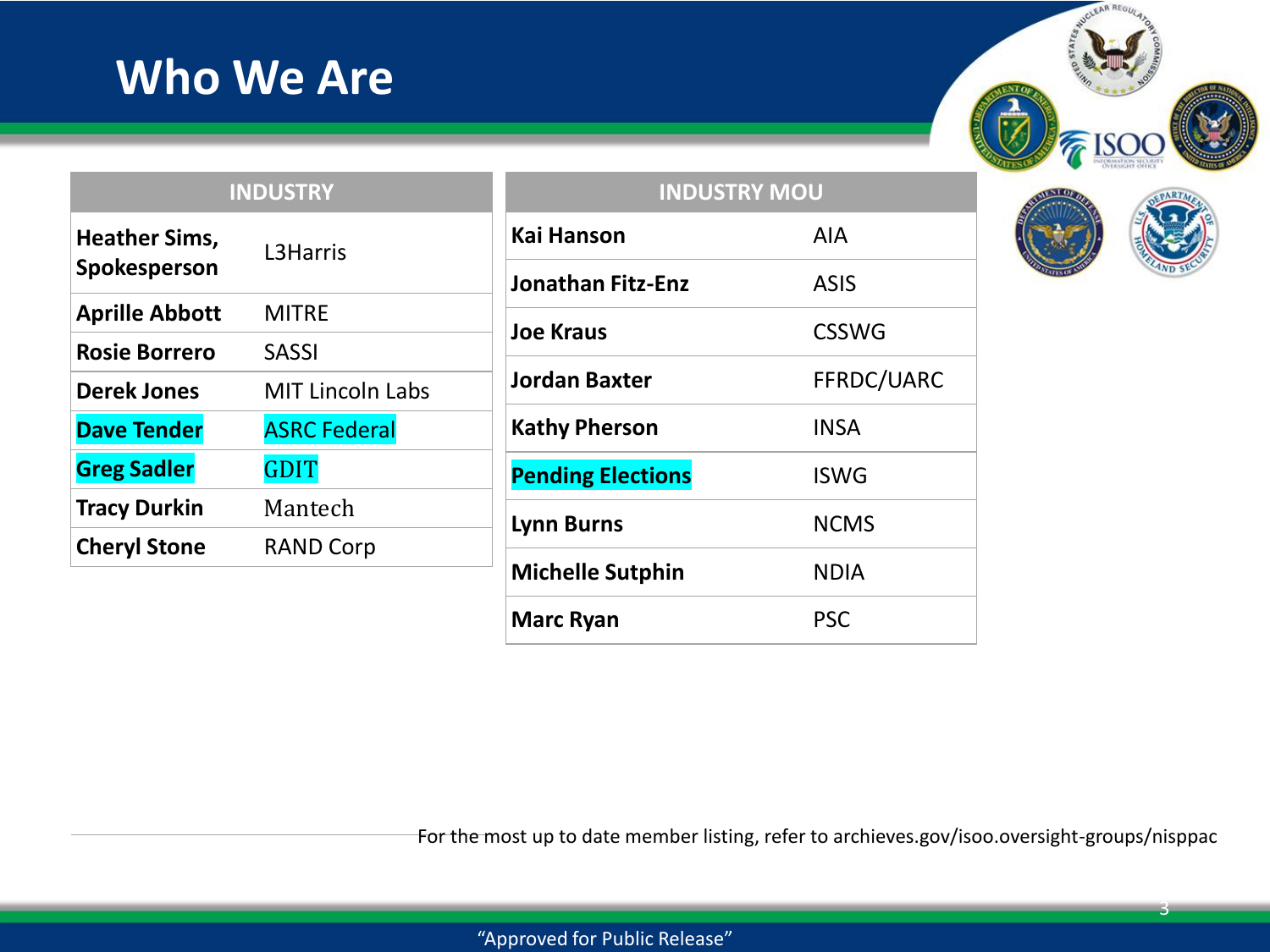# **The Last Two Years**





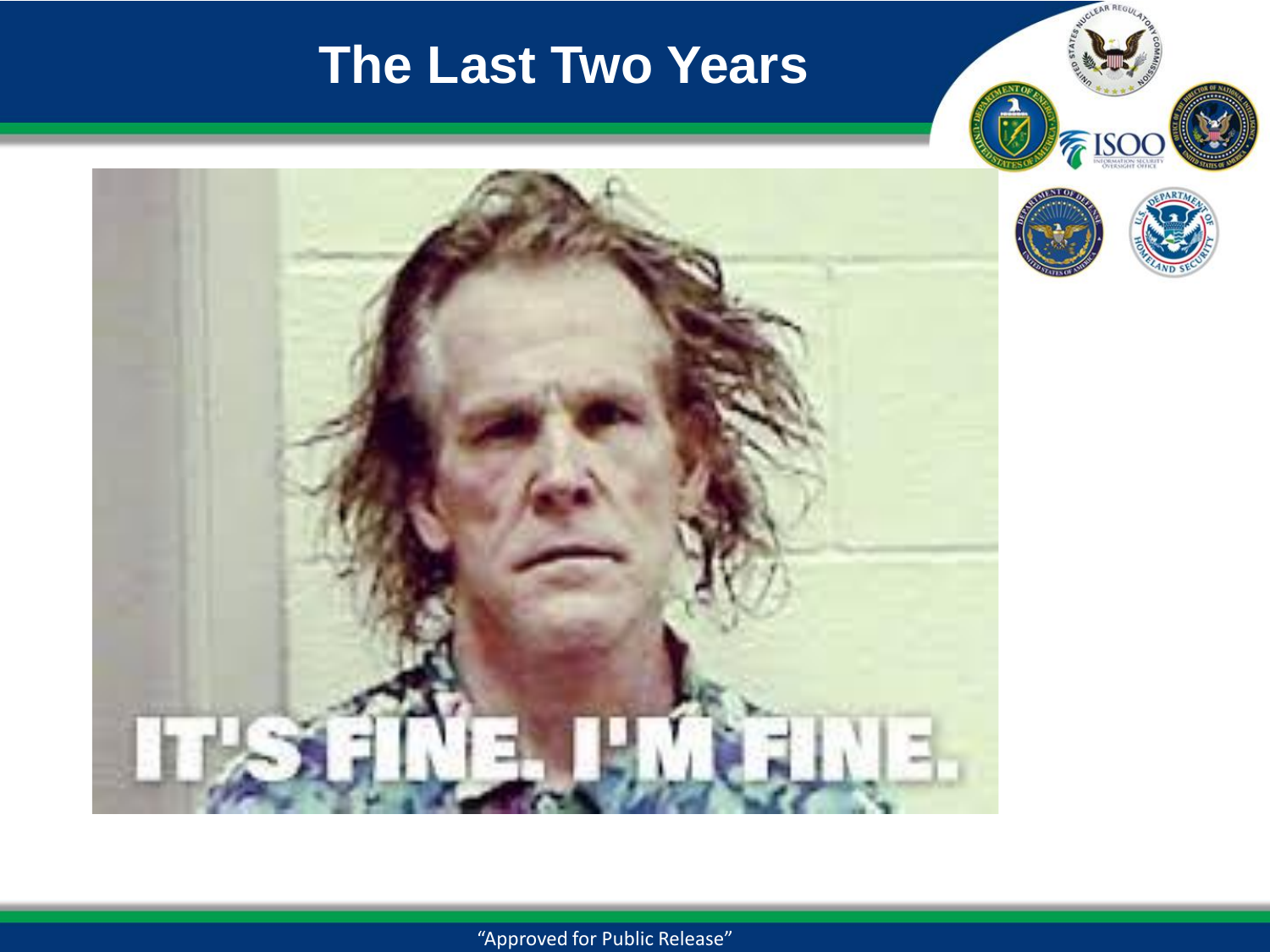# **Industry NISPPAC Efforts=2 Years**





**Increased Engagements w/Industry, Gov't and Congressional Challenging Agencies that Are Creating Policy Defined & Formalized Industry NISPPAC Representation Reviewed and Implemented New and Existing Policy**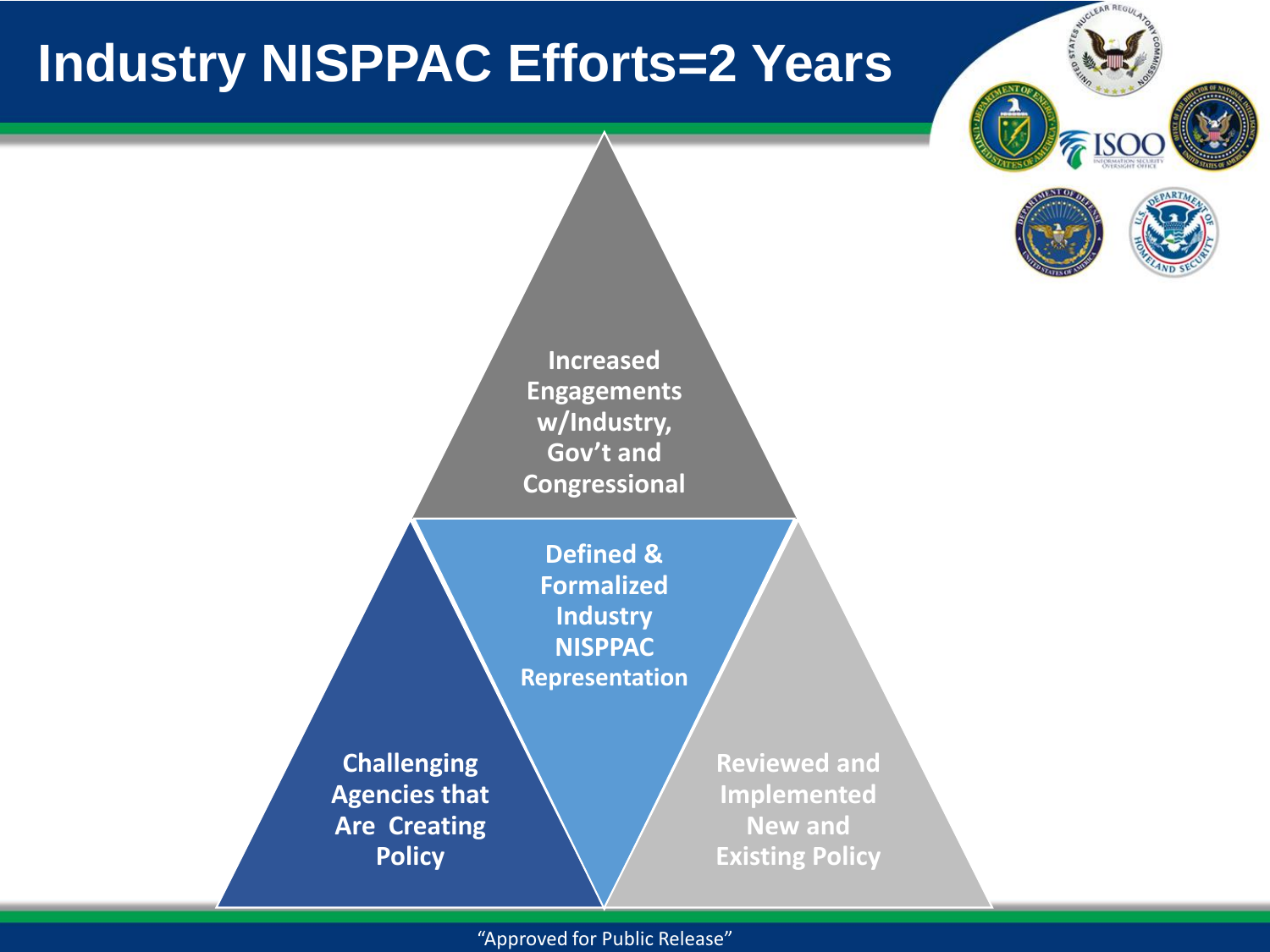# **Strategic Industry NISPPAC Priorities**

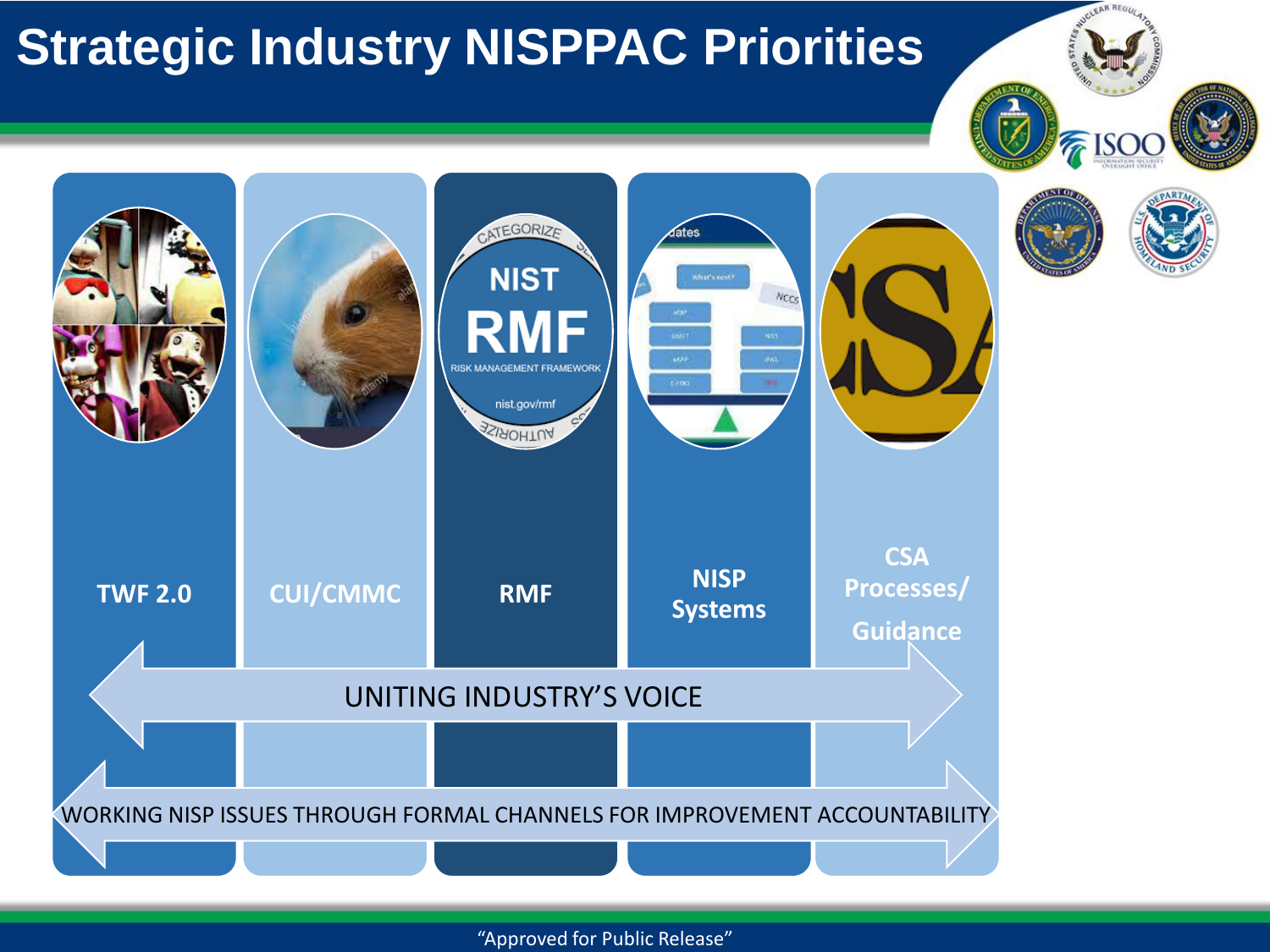# **Current NISPPAC Working Groups**

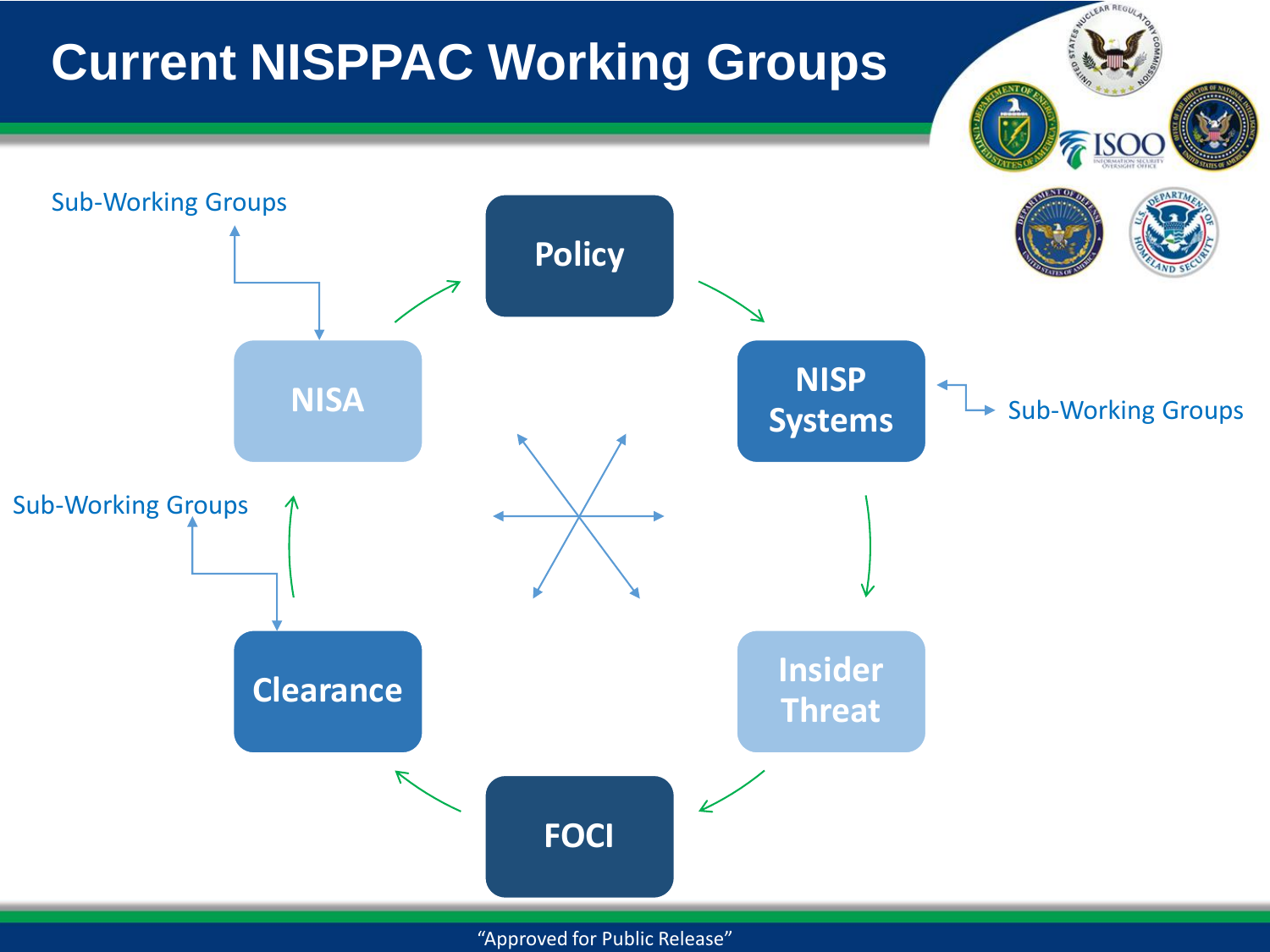# **NISPOM Rule, 32 CFR, Part 117**

- **Key Changes-How does it impact your company?**
	- o SMO Duties-*applies to 100% of Cleared Companies*
	- Incorporation of SEAD 3 reporting requirements-*applies to 100%*
	- o TS Accountability- *applies to less than 100 Cleared Companies*
	- o IDS Installation- *applies to Cleared Companies that have IDS*
	- o Safeguarding-*applies to less than 4000 of Cleared Companies*
	- Classified Information Retention-applies to 100% Companies that have safeguarding
	- o Section 842 Public Law 115-232-Gov't-Foreign Companies w/Proscribed Information
	- o Two Types of Limited FCLs-Gov't
	- o Granting FCLs-Gov't

#### • **Tools**

- o List of major changes in the preamble of the Rule
- o Cross Reference Tool
- o CDSE Webinar and Other Engagements
- o DCSA updating tools, oversight guidance/rating system and NISP systems
- o CSAs provided their NISPOM implementation plans at the April Public NISPPAC Mtg

#### • **Recommendations for Industry**

- **ISL are not stand alone, READ and KNOW the POLICY**
- Make informed decisions
- Use available tools
- Ask for help/send in compliance interpretation concerns

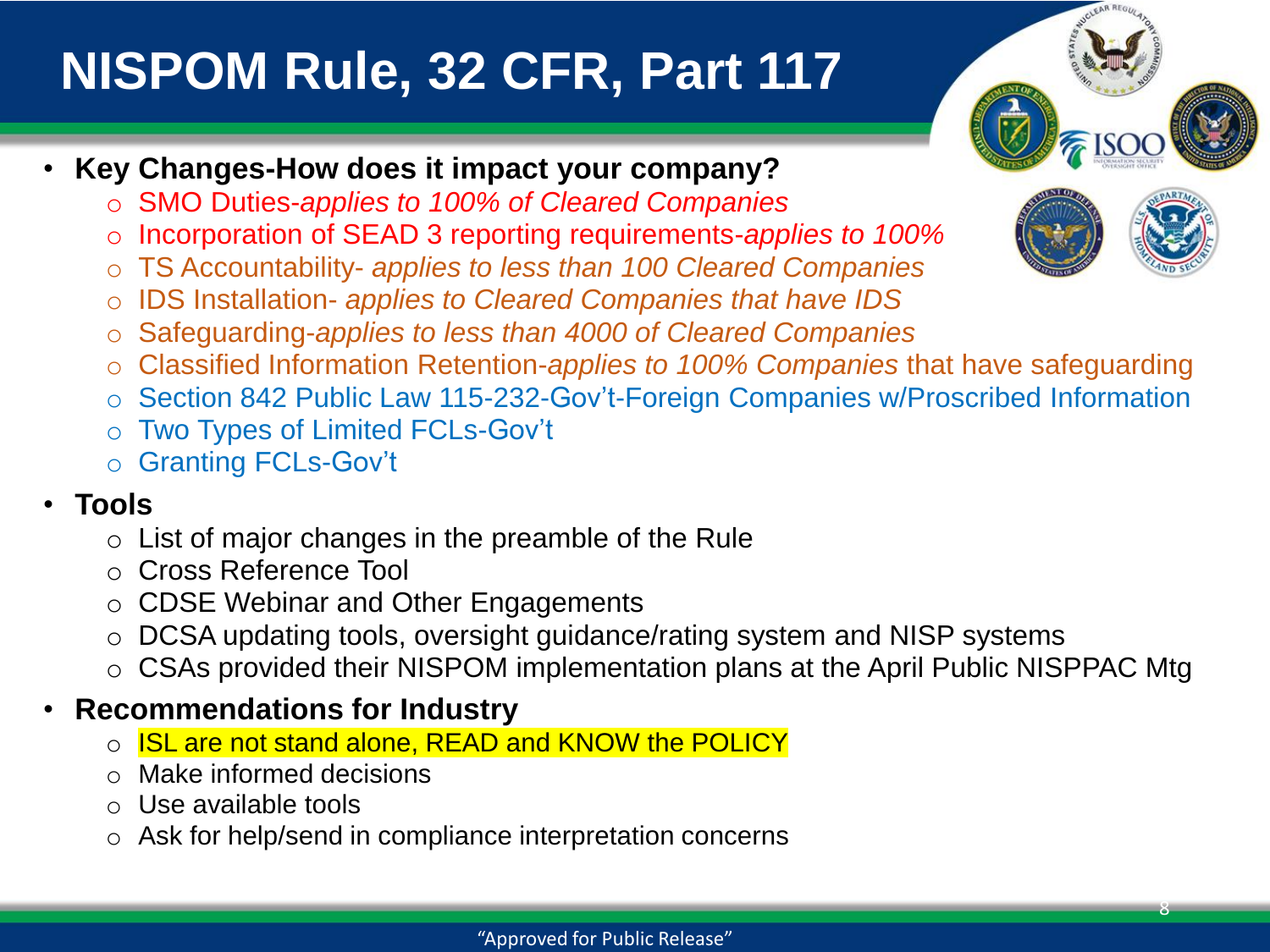# **National Level Policy Updates**

• **SEADs-ODNI**

#### • **ISLs (not stand-alone documents)**

- o SEAD 3- Adverse Information Reporting
- o 32 CFR, Part 117
- o Usage of EPL List and Crosscut Shredders
- o Insider Threat
- o Top Secret Accountability
- **KMP Designation and SMO Training**
- **CUI/CMMC Implementation**
- **GSA Announcement of Black Label Phase Out (Black and silver label)**
	- o Phase out of GSA approved security containers and Vault Doors manufactured prior to 1989
	- o Phasing out from 1954-1989
	- o Over a period of 4 years starting as of October 1, 2024



9

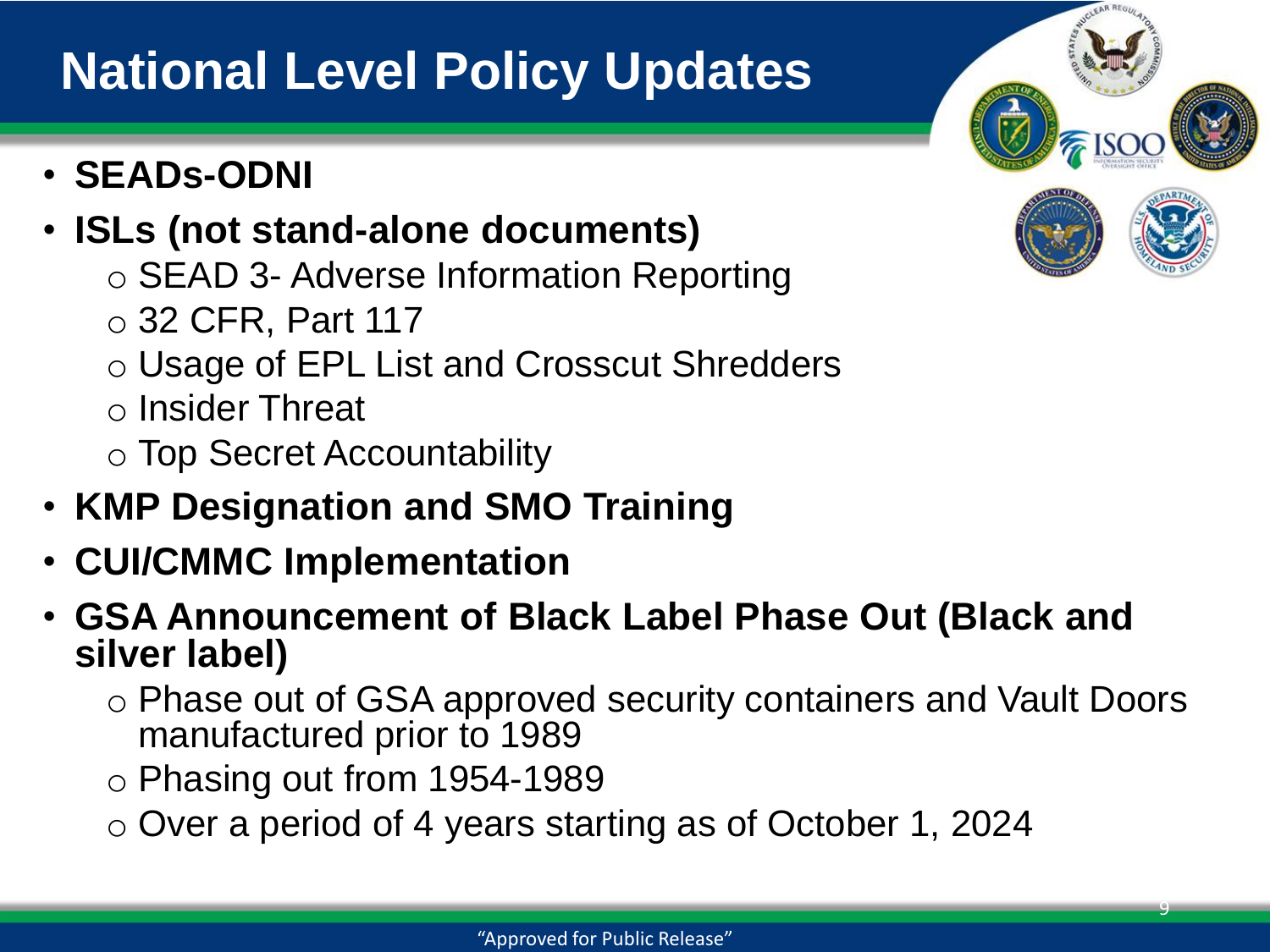## **Clearance Working Group**



## ➢**Industry NISP Priorities/Watch List**

- o *NISPOM, 32 CFR, Part 117/SEAD 3* 
	- o Oversight-Compliance Updates from CSAs
	- o What is reportable under SEAD 3?
	- o SEAD 3 ISL-Foreign Travel
	- o SMO training requirements
- o *TWF 1.5 and 2.0*
	- o NBIS
		- o Industry Requirements/Testing
		- o Transition from DISS to NBIS
	- $\circ$  CV 9/30 DNI Mandate
		- o Current Process
		- o Current Numbers Due to Be Compliant
- o FCL process and Timelines (Metrics)
- o New Self-Inspection Handbook
- DCSA Org Chart and Leadership Roles

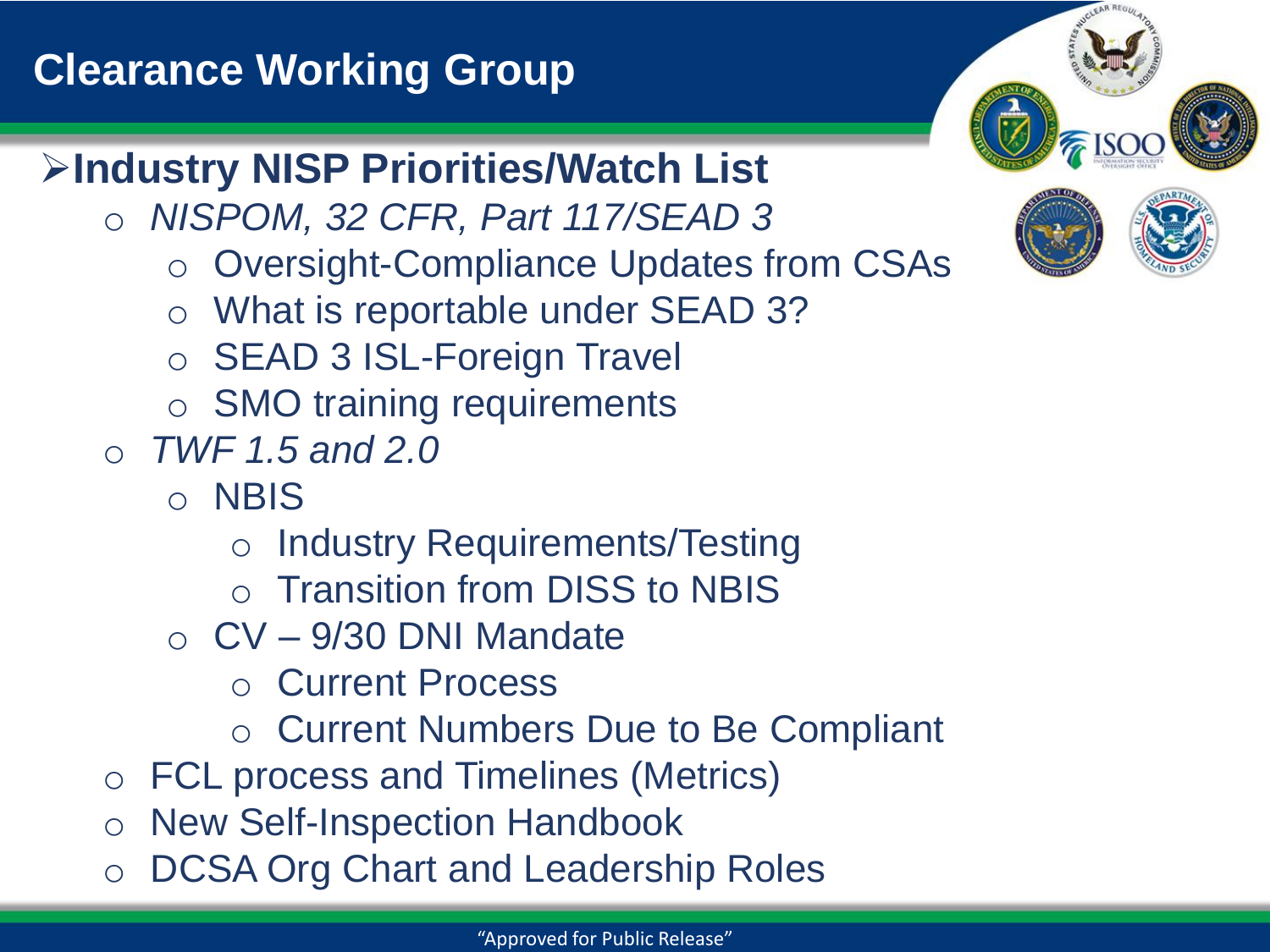# **Insider Threat Working Group**

- 1. Information Sharing
	- Items known by the Govt and sharing to Industry
	- − All Security relevant information
	- May Cyber EO requires information sharing across Govt

#### 2. DRAFT SEAD 9, Trusted Workforce, Whistleblower

- 3. SEAD 3 ISL Self Reporting
	- $\checkmark$  Consolidated Reporting for multiple agencies
	- $\checkmark$  Reporting to CISA and ISRs?
	- $\checkmark$  Adverse Information Reporting
- 4. Insider Threat Policy Implementation
	- How is the Govt measuring effectiveness?
	- − Consistent Roll out
- 5. Mandatory COVID Immunization

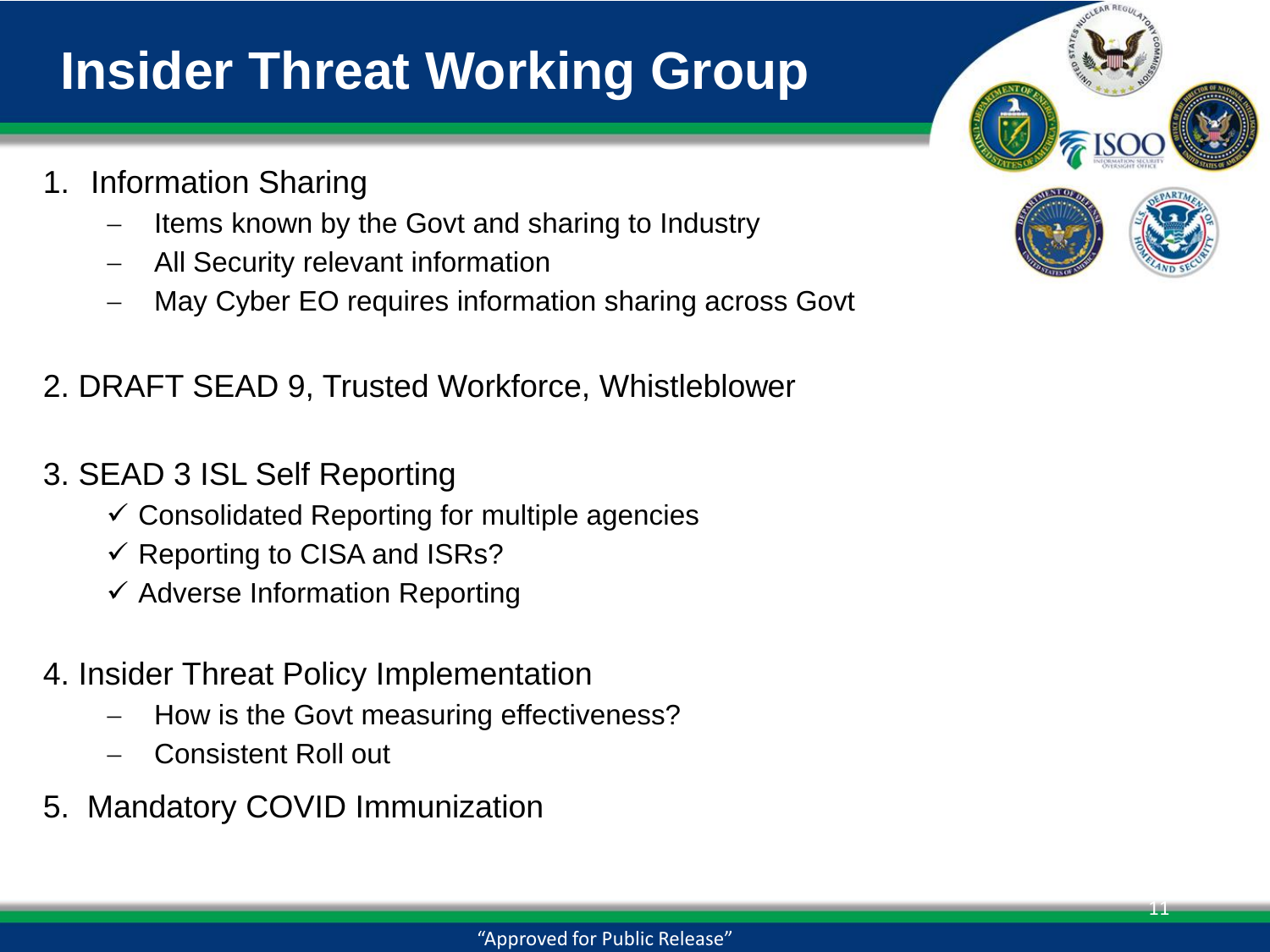# **NISP System Working Group**

- Consists of 5 primary sub working groups
	- JPAS-DISS
		- Lead: Jeremy Wendell
	- NBIS/e-APP
		- Lead: Quinton Wilkes
	- NCCS
		- Lead: Gregory Sadler and Amber Elliott
	- NISS
		- Lead: Lisa Reidy
	- SWFT
		- Lead: Jonathan Fitz-Enz
	- Other CSA Systems
		- eMass: Scott Taylor has been providing a liaison between the NISA working group and DCSA
		- As the need arises for coordination of additional CSA systems



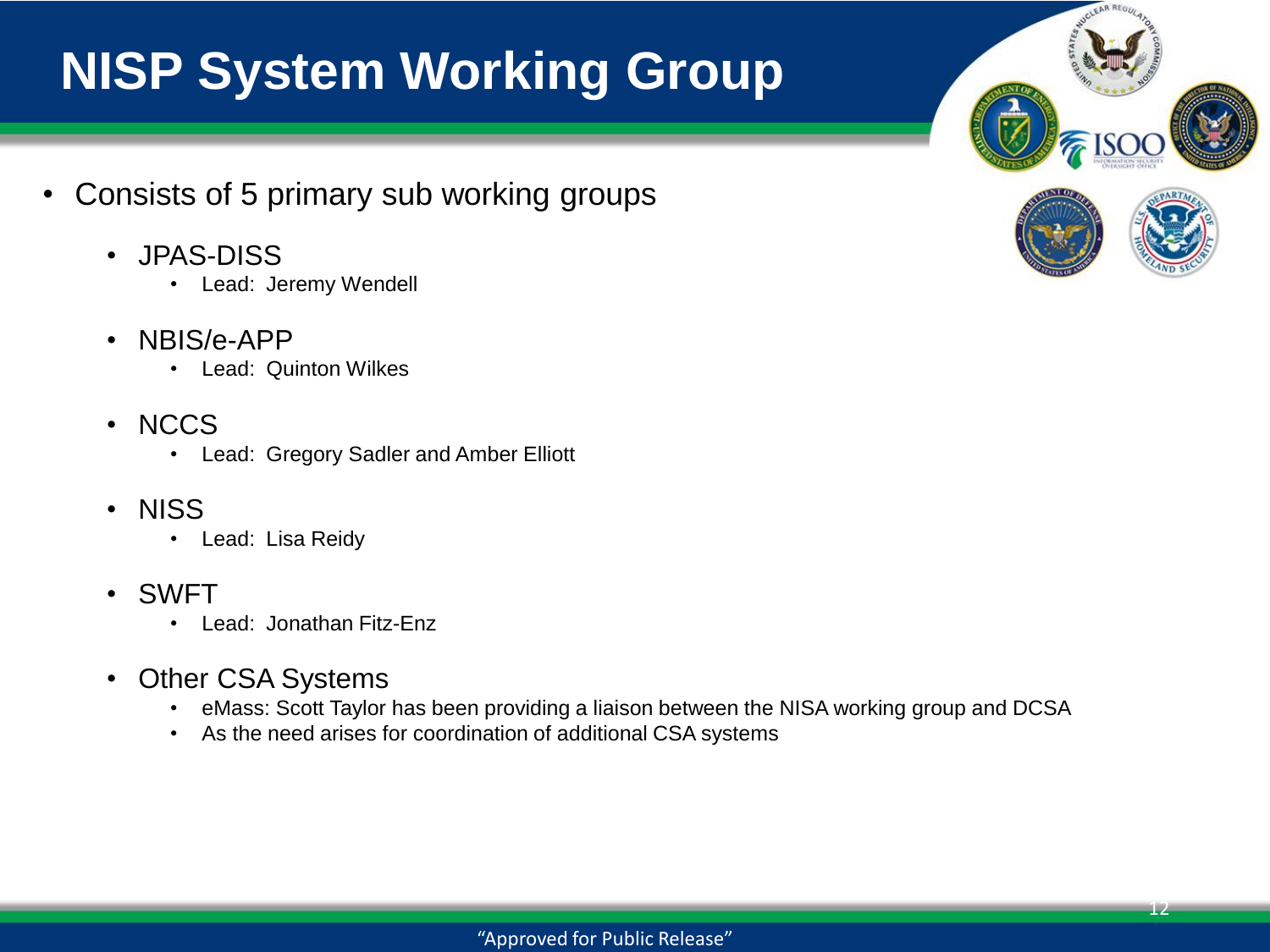# **NISA Working Group**

- ➢ Increased NAO/RAO Collaboration
- ➢ eMASS Package Workflow Enhancements (CY 22)
	- $\checkmark$  More transparent tracking of submissions/approval process
- ➢ RMF Package Approval Timelines
	- $\checkmark$  SCA Triage
- ➢ NISP Connection Process Guide
- ➢ Moving Forward.. Industry Priorities?

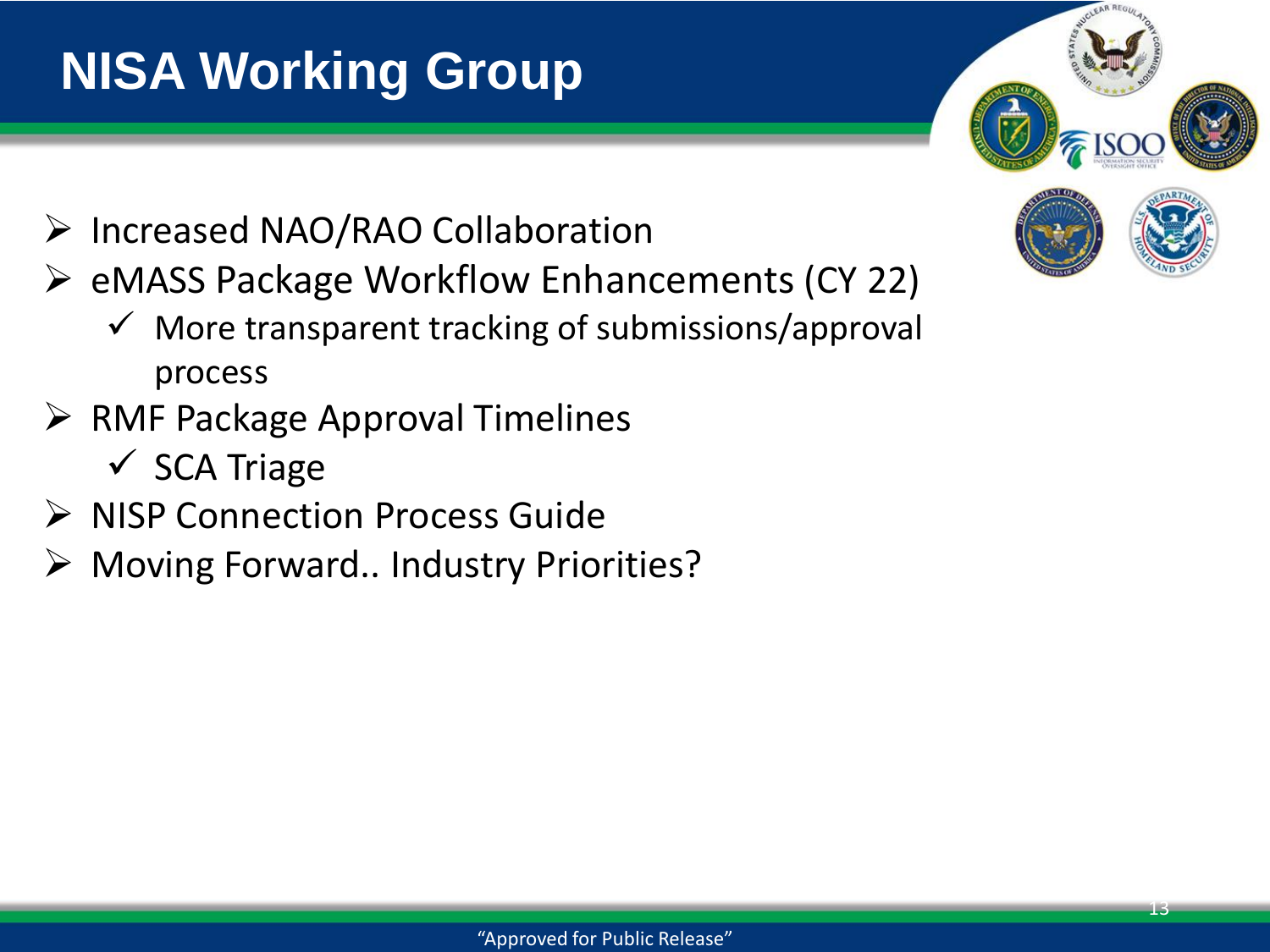## Evolving NISP Understanding Impact to Industry

- Alignment/Unity of Industry on the Basics
- Read/Understand the Policies
- We don't have to ask DCSA permission for everything!
- Proactive Communication-Industry and Gov't
- What can we expect from our CSA?
- New/Bad Processes=New Industry Burden
- Engagement at all levels but at the right level!
- UTOPIA!!! Industry self ID issues & partner w/Gov't-Don't operate in Fear
- Approach when things are not working well!

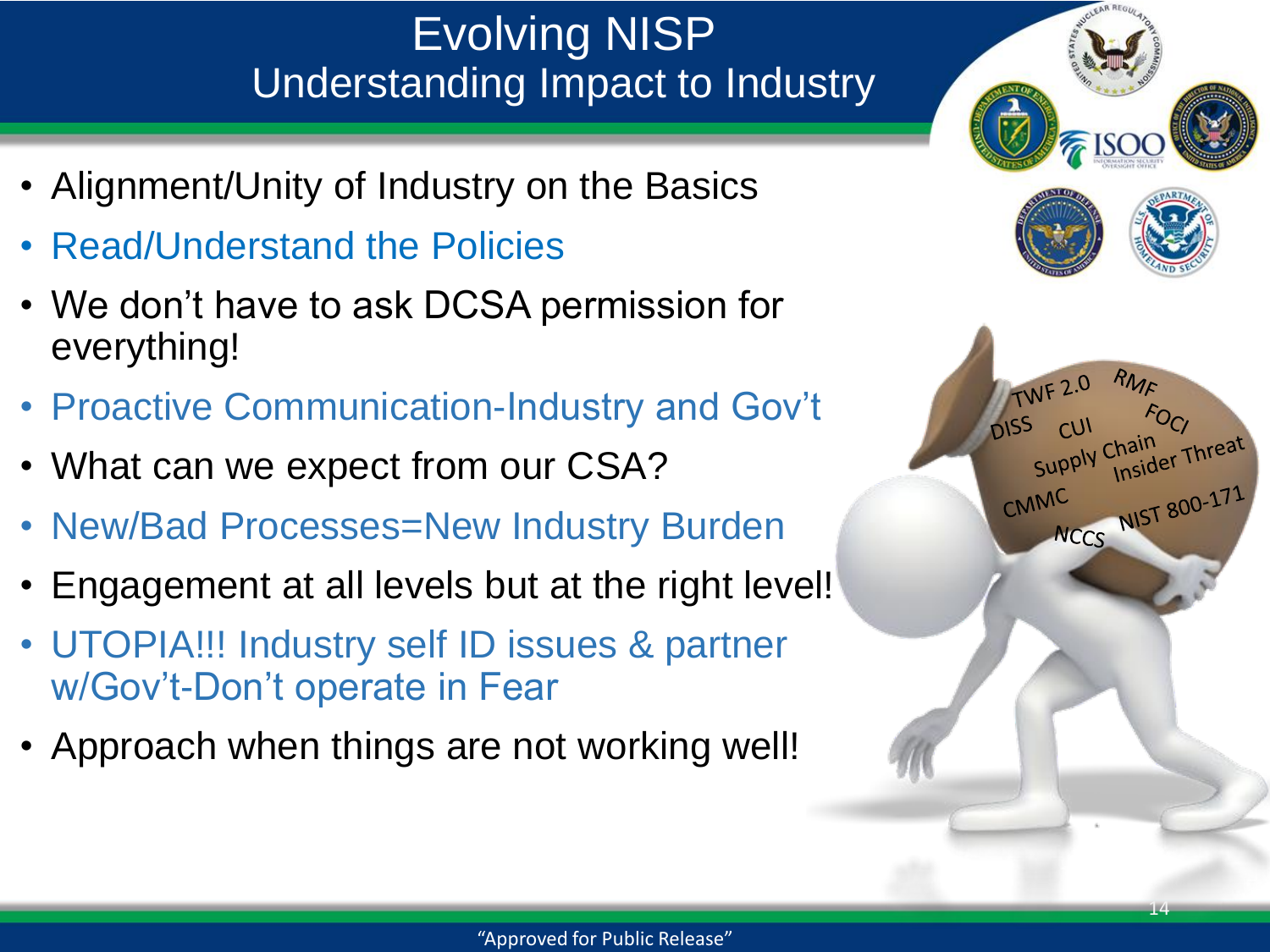# Industry NISPPAC on the Web

## https://classmgmt.com/nisppac.php

|                                                                            | NATIONAL INDUSTRIAL SECURITY PROGRAM POLICY ADVISORY COMMITTEE (NISPPAC)<br>Industry Representatives' Informational Site                                                                                                                                                                                                               |
|----------------------------------------------------------------------------|----------------------------------------------------------------------------------------------------------------------------------------------------------------------------------------------------------------------------------------------------------------------------------------------------------------------------------------|
| NATIONAL INDUSTRIAL SECURITY PROGRAM<br>POLICY ADVISORY COMMITTEE (NIPPAC) | About<br>NISPPAC Industry<br>Official<br><b>MOU</b><br>Policy<br>Working<br>News &                                                                                                                                                                                                                                                     |
| <b>HOME</b>                                                                | Members<br>Website<br>Timeline<br>Groups<br>Resources<br>Group                                                                                                                                                                                                                                                                         |
|                                                                            | In April 1990, President George Bush directed the National Security Council to explore the creation of a single, integrated industrial security program that might result in                                                                                                                                                           |
| Login                                                                      | cost savings and improved security protection.                                                                                                                                                                                                                                                                                         |
| <b>Join NCMS</b>                                                           | Recommendations from representatives from government and industry were invited to participate in an initiative intended to create an integrated security framework. This                                                                                                                                                               |
| <b>About</b><br>×                                                          | initiative led to the creation of Executive Order (EO) 12829, which established the National Industrial Security Program (NISP), a single, integrated, cohesive security<br>program to protect classified information and to preserve our Nation's economic and technological interests.                                               |
| <b>Chapters</b><br>⋟                                                       |                                                                                                                                                                                                                                                                                                                                        |
| <b>Events</b><br>,                                                         | EO 12829 also established the National Industrial Security Program Policy Advisory Committee (NISPPAC). The NISPPAC is chaired by the Director of the Information<br>Security Oversight Office (ISOO), who has the authority to appoint sixteen representatives from Executive Branch agencies and eight non-governmental members. The |
| <b>Industry NISPPAC</b>                                                    | eight non-governmental members represent the approximately 13,000 cleared defense contractor organizations and serve four year terms.                                                                                                                                                                                                  |
| <b>NCMS Speaker Database</b>                                               | This website serves as a way for industry to gain a better understanding of the non-governmental members involvement in order to help the community stay abreast of<br>the ever-changing security posture.                                                                                                                             |
| <b>Scholarship Program</b>                                                 | To watch a short video on the history of the NISP, click here                                                                                                                                                                                                                                                                          |
| <b>Member Résumés</b>                                                      | Charter 凤   Bylaws 凤   Upcoming Public NISPPAC meeting                                                                                                                                                                                                                                                                                 |
| <b>Contact</b>                                                             |                                                                                                                                                                                                                                                                                                                                        |
|                                                                            |                                                                                                                                                                                                                                                                                                                                        |
| Contact                                                                    |                                                                                                                                                                                                                                                                                                                                        |
| Member Résumés                                                             | Charter E   Bylaws E   Upcoming Public NISPPAC meeting                                                                                                                                                                                                                                                                                 |
| Scholarship Program                                                        | To watch a short video on the history of the NISP, click here                                                                                                                                                                                                                                                                          |
|                                                                            | unsod Annone funturint-iava ari                                                                                                                                                                                                                                                                                                        |

# Industry NISPPAC by email

#### nisppacindustry@gmail.com